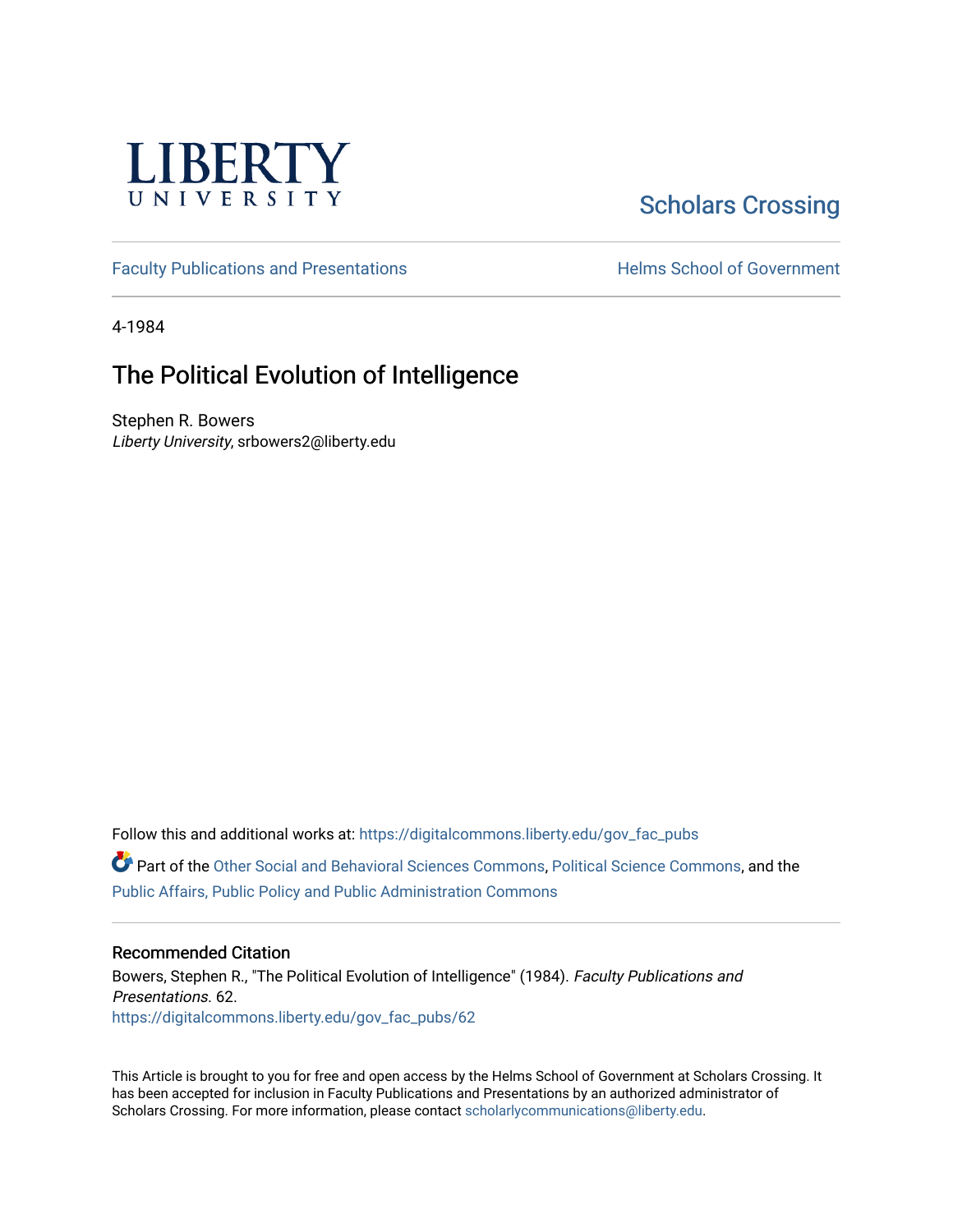#### BY STEPHEN BOWERS

While recent attention has been focused on the sensational aspects of intelligence work, it is the mundane uses of intelligence which have most increased in importance. A broader conception of politics, coupled with an application of technologically advanced military equipment, the expanding role of high technology industries, and improved methods to obtain intelligence data have all contributed to an enlarged role for intelligence. To understand the significance of the contemporary role of intelligence, one must trace the development of the art.

Intelligence dates back to the beginning of mankind. Primitive man sought answers to questions relating to his survival and comfort. He wanted to know what his enemies were doing and how their threats could be met. Where could he find food and shelter? With his limited understanding of the world around him, these matters strained the limits of his knowledge. As society developed, there was a division of responsibilities and the appointment of intelligence 'officers'. Yet these first intelligence operatives lacked even the most rudimentary technical sophistication and, as often as not, turned for assistance to mysticists who presumably had gifts enabling them to 'see' into the future and so help heads of state.

The systematisation of mysticism occurred in China around 1200 BC with the appearance of The Book Of Changes or, as it is also called, I Ching. This work, a collection of mystical, cabbalistic teachings, served for centuries as an instructional guide for spies. While offering no direct answers, it was believed to provide, with the appropriate ritualistic incantations, important clues which the decision-maker could decipher.<sup>1</sup>

Early Greek intelligence likewise relied upon the supernatural. According to mythology, Cassandra, the daughter of Priam of Troy, received the gift of prophecy from the god Apollo with instructions that she use it to help her people. The Greeks assumed that the gods themselves provided intelligence  $-$  frequently in the form of riddles  $$ to assist in the formulation of political or military strategy. Yet, whiL: the warnings of the Delphic oracle eventually became less supernatural, they continued to be painfully unscientific and unreliable.

Biblical records note the application of intelligence to political and military problems of the time. For example, Numbers recounts God's

### THE POLITICAL EVOLUTION OF INTELLIGENCE

instruction to Moses to send men into Canaan in order to learn what riches the land offered and what enemy forces would be encountered in  $C<sub>an</sub>$ aan. Their assignment was the most basic of the intelligence tasks simple reconnaissance, a report of what was seen and no more.

#### THE SOPHISTICATION OF INTELLIGENCE

In 480 BC the Emperor Xerxes captured three Greek agents sent to spy on his troops. Xerxes ordered that the three be allowed to view his impressive array of forces and then return to the Greek army. His plan, obviously, was to deter his enemies from attacking by convincing them of his invincibility. Contemporary practices of allowing some espionage against one's forces are a reflection of this early psychological ploy. Unfortunately, this gamble did not work for Xerxes but simply enabled the Greeks to be better prepared for Xerxes' large force. The transition from simple reconnaissance to modern intelligence was also aided by Xerxes' attempts to analyse the behaviour of Greek soldiers in order to detect exploitable weaknesses. This is the first recorded instance of the employment of analysts to explain foreign behaviour.<sup>2</sup>

The continued subordination of intelligence to military needs as well as the increasing sophistication and glorification of intelligence work is illustrated by the writings of Sun Tzu, a contemporary of Confucius and author of Principles Of War. Sun Tzu provides the first recorded effort to examine the intelligence process systematically and intellectually while developing principles and systems of espionage. He offered lessons on the functions and techniques of these systems, institutions primarily of the East, the region in which the spy's mission and importance were first recognised. Leaders of the different Chinese kingdoms, Sun Tzu explained, emphasised the necessary association of intelligence with military endeavours and stimulated its advancement far beyond simple reconnaissance. Deception had become a hallmark of intelligence as spies wearing enemy uniforms infiltrated adversary's camps. Exposed agents were allowed to continue their missions while authorities provided them with misleading information. Sun Tzu suggested that an even better course would be to win the allegiance of captured spies by generous treatment and then dispatch them back to their former masters as conscious agents of a new master. Sun Tzu wrote that the spy should enjoy a privileged position. No honour, he insisted, was too great for these heroic figures, a sharp contrast to the prevailing modern Western view of spies as contemptible individuals whose existence should, if possible, be denied. He also delineated categories of spies and gave detailed instructions on the employment of each. In view of the value of espionage in defending the nation against war and in waging war economically if it came, Sun Tzu called for a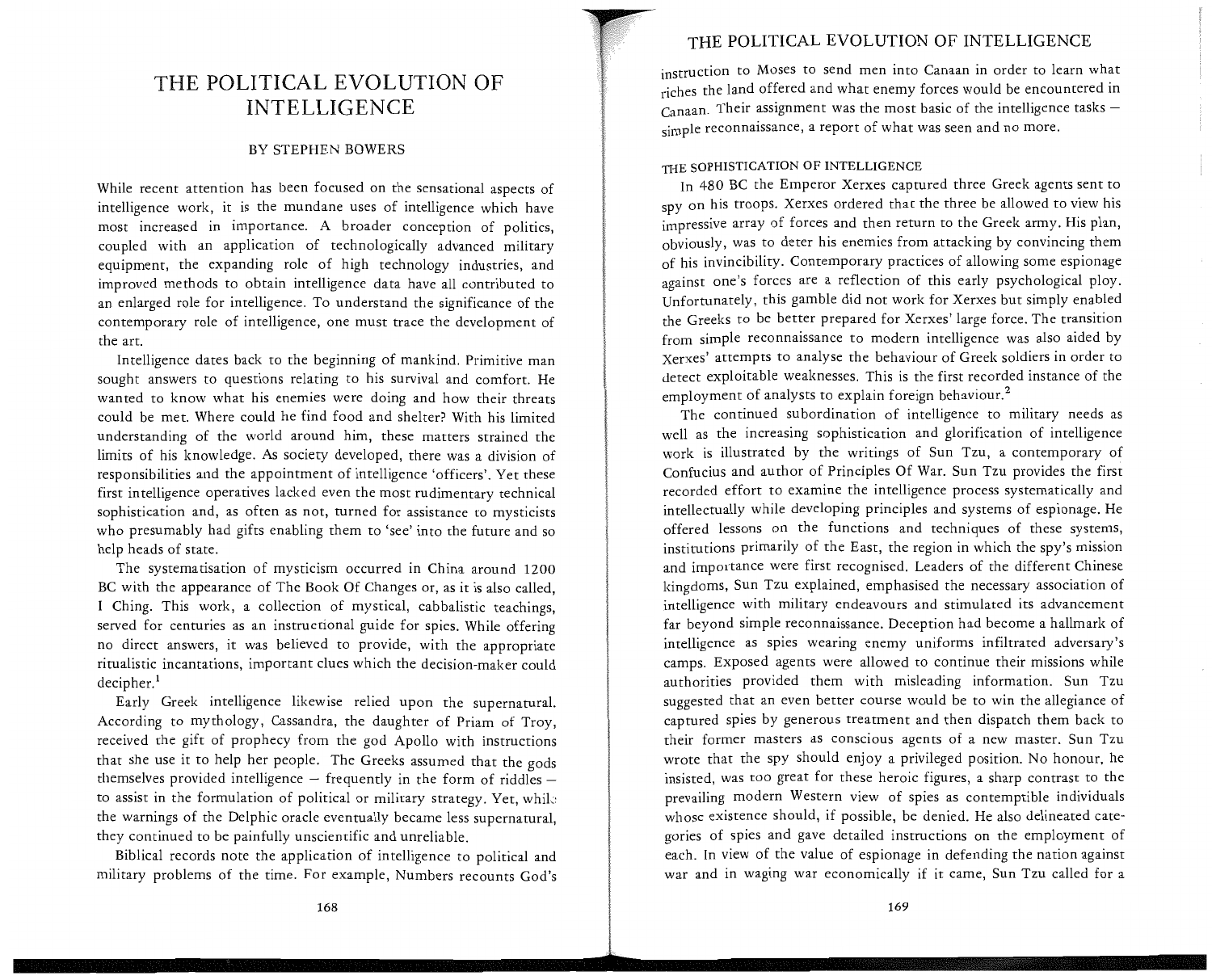$p_{\text{e}}$  are ignage service to tell leaders about all foreign develop- $\sum_{n=1}^{\infty}$ 

## INCREASED DEMANDS ON INTELLIGENCE OPERATIONS

The changing conditions of military campaigns led to increased demands on intelligence operatives. Knowledge of languages, dialects, and customs became vital to the success of intelligence. Master strategists such as Hannibal recognised this through bitter experience, such as his unfortunate campaign in southern Italy where he instructed his guides to take him to Casinum. Hannibal's poor command of the guides' language resulted in a misunderstanding and they took him to Casilinun instead of Casinum resulting in near disaster. Mithridates, on the other hand, was a master of twenty-two languages and always understood local tribes and their customs. His thorough training enabled him to enjoy great success in his rivalries with the Romans. The Romans long suffered from a self-imposed handicap in that espionage was originally rejected by their leadership. Both Tiberius and Julius Caesar opposed the establishment of a secret service: the existence of one might have prevented Caesar's assassination.<sup>4</sup>

Failure to understand the culture and customs of the East led to mistakes by European leaders during the Middle Ages. They knew little of the Byzantine Empire, the Eastern Slavs, or the Muslim peoples. Efforts to make contacts with these civilisations were branded as 'heresy'.

## POLITICAL ADAPTATIONS OF INTELLIGENCE

The next phase in the evolution of intelligence saw commercial activities used for espionage with an increasingly political overtone. European ignorance of the East was reduced by commercial ventures in that region. European political leaders, however, did not immediately utilise the knowledge placed at their disposal by ambitious merchants. It was not until the fifteenth century that the Italians realised the folly of isolating political intelligence operatives from commercial operatives and established embassies and missions in foreign states, a new practice soon adopted by other European imitators.<sup>5</sup>

By the time of the Hundred Years' War, espionage was having a major impact on political and military affairs. The English, unable to defeat the French forces inspired by Joan of Arc placed a covert agent among the French clergy who organised a plot which eventually led to the death of Joan of Arc. This significant event illustrated the link between information and action and also demonstrated the application of politically based intelligence.<sup>6</sup>

#### THE POLITICAL EVOLUTION OF INTELLIGENCE

#### THE DOMESTIC FUNCTION OF INTELLIGENCE

With the application of intelligence to political concerns of an international character came intelligence systems for maintenance of domestic political control. If it was important to know what a foreign adversary was planning, it was equally vital to know about one's domestic rivals. By 1600, the Japanese Shogun Yeyasu had established a domestic espionage network to watch provincial governors. This system operated through Yeyasu's personal followers who commanded spies positioned throughout the nation. Even more extensive was the earlier Chinese family spy system of the tenth century AD by the emperor's Privy Councillor, Wang An-shih. At the time, the country was plagued by banditry and Wang decided that only a comprehensive spy system could help. Under his system, families were organised into units of ten, fifty, and five hundred with all family members responsible for the crimes committed by other members or relatives and guests visiting in their homes. Citizens were required to report on good as well as evil deeds. Wang's family spy system became a model for future regimes, including that of Mao Tse-Tung. <sup>7</sup>

Intelligence had expanded beyond 'battlefield' intelligence, linking information with action, developing political intelligence and organising domestic security. Application of intelligence to state service was the most significant step, however, in establishing specific, identifiable users of intelligence with overt political interests and requirements.

The Egyptians and the Italians did much to develop the practice but the contributions of Sir Francis Walsingham and Joseph Fouche were vital. Walsingham established the first modern political espionage system that gave open service to the state. The political spy system which he set up for Queen Elizabeth I employed almost every technique of espionage: his organisation combined the domestic and the international. It dispatched students from Cambridge University in an effort to penetrate the French court; the plot involved the poet and dramatist Christopher Marlowe whose mysterious death some believe was connected with this undertaking. Walsingham's system is credited with defeating the French-backed conspiracy to elevate Mary Queen of Scots to the English throne and procuring the naval intelligence that enabled England to destroy the Spanish Armada.<sup>8</sup>

Joseph Fouche organised Napoleon's secret political police and counterespionage machinery. Unlike Walsingham two hundred years earlier, Fouche was not involved in the collection of military and foreign intelligence. The primarily domestic political concern of the French organisation continued even after Fouche's departure. By this time, recognition of the importance of intelligence had led most European nations to develop improved intelligence operations. Sweden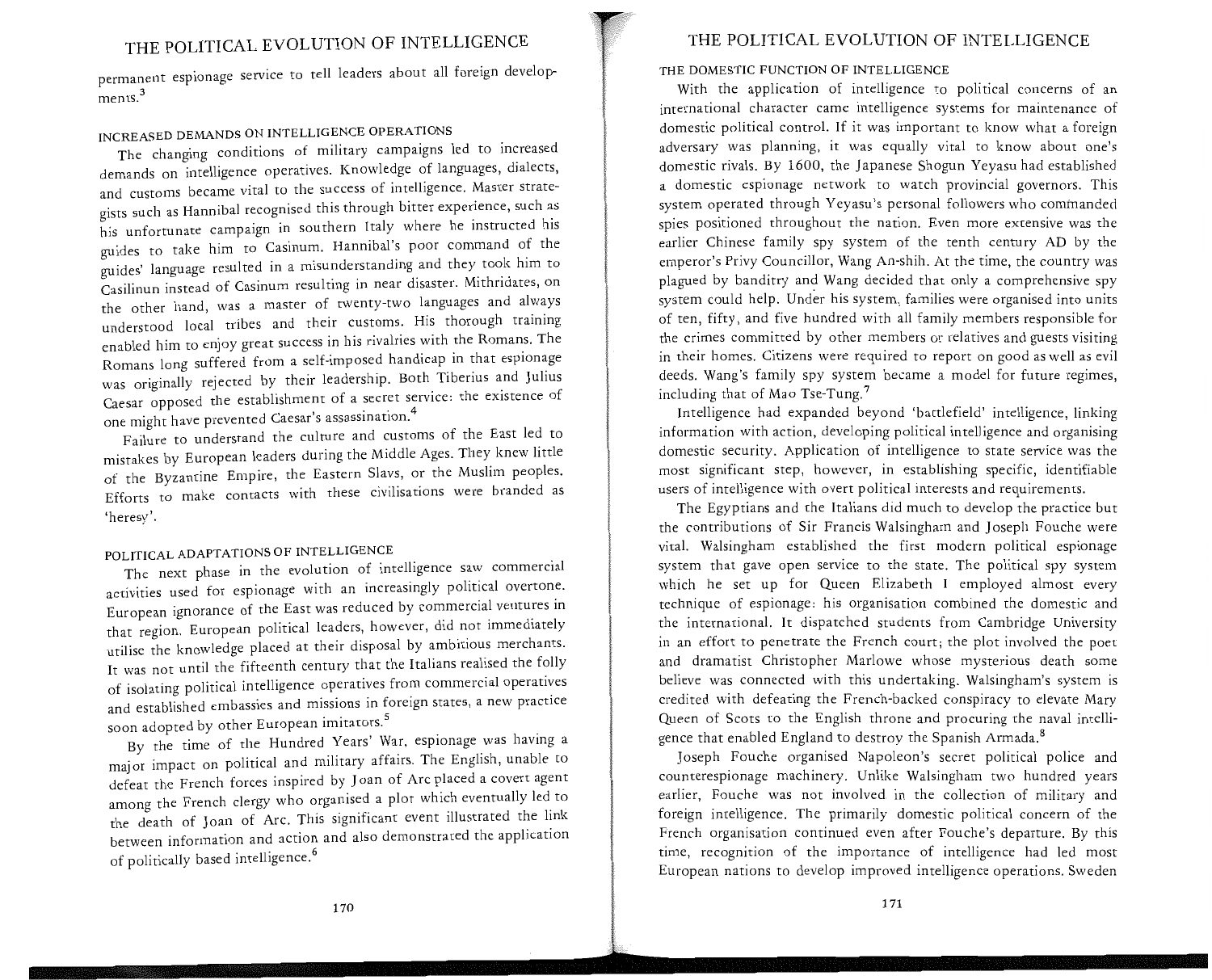and Holland became the premier examples of small states which enjoyed prominence because of outstanding intelligence systems. The Swedes used religious connections to recruit foreign nationals for Swedish espionage. Such religious recruitment was a precursor of Soviet ideological recruitment in the name of Marxism-Leninism. <sup>9</sup>

## INTELLIGENCE IN SERVICE TO THE STATE

The art of intelligence was to advance rapidly under state tutelage. Intelligence technology benefitted from generous state funding; legal support made possible the application of new information-gathering devices and the recruitment of the best personnel. State interests demanded the extensive development of counter-intelligence or counter-espionage. Britain's passage of the Official Secrets Act of 1889 was the first significant legal expression of the need to make systematic efforts to protect the information of the state. This law was not only the product of Victorian military devices, but also came about as a result of numerous scandals in England in 1888 involving officials who, for various reasons, shared information with foreign military representatives. The development of weaponry by private interests made supervision of security difficult and the Official Secrets Act was an important effort to protect the state's secrets.<sup>10</sup>

The Act helped resolve long controversies about what could and could not be properly disclosed or shared by making criminal the communication of any defence information to foreign representatives. Additional legislation dealt with giving secret information to newspapers. A more stringent Secrets Act was passed in 1911 in response to widespread concerns about the success German agents were allegedly enj oying. Open foreign efforts to recruit individuals who had worked on classified British military projects - such as the placing of advertisements in newspaper by agencies of the US government - underlined the need to do more to protect British security.

## INTELLIGENCE DURING WORLD WAR TWO

It was not until nearly the middle of the Second World War that the United States joined the British in development of a coherent system for production of systematic intelligence. The creation of the Office of Strategic Services is well known.<sup>12</sup> It was now that the Soviet Union improved its intelligence to a point so their operations were comparable to those of the British and the Americans in terms of the committed resources and efforts.<sup>13</sup>

Pearl Harbour did the most to stimulate American efforts to establish an effective intelligence system. In early 1942 there was recrimination and hints of espionage which led Congress to mount an

### THE POLITICAL EVOLUTION OF INTELLIGENCE

investigation to fix responsibility. It became evident that documents had crossed the desks of many US officials. Many of them with proper analysis, would have indicated the strong likelihood of a Japanese attack. Congressional summaries declared that it was not treason or ineptitude but the lack of a coordinated system for gathering and evaluating information on Japanese military, political, social, and economic developments that made the disaster at Pearl Harbour possible. This set the stage for the creation of a centralised intelligence agency to replace the various departmental operations.

A problem during the early years of the war was the almost complete absence of cooperation between the British and American intelligence agencies. The job of establishing an unofficial relationship between British and American services fell to Canadian businessman William Stephenson. His travels as a businessman convinced him that the Germans were building an armaments industry that would threaten Britain, a view rejected by most in the British government. Recognising Stephenson's skill and perception before the war, Winston Churchill turned to Stephenson after the war began, asking the Canadian not only to conduct propaganda for the British in the United States, but also to work out an arrangement with the Americans for intelligence sharing. As a result of his success in approaching the FBI, J. Edgar Hoover designated Stephenson as 'Head of British Security Co-ordination' and supported measures for sharing intelligence efforts.<sup>14</sup>

War had stimulated the advance of British cryptanalysis as dozens of mathematicians, lawyers, chess players, and historians joined forces to break the German wartime 'Enigma' code. The breaking of codes produced by 'Enigma', the German encyphering machine, was the responsibility of this varied group of individuals known as 'Ultra'. Having broken the German code, the Ultra group intercepted Nazi wireless traffic as it was dispatched and read it as quickly as those for whom it was intended. As a result, Allied commanders had remarkable insight into enemy dispositions and plans. In one case (later well publicised), Ultra actually read a German directive before it was read by General Rommel, to whom it was addressed.<sup>15</sup>

The development of intelligence continued in the post-war years and led to the creation of the US Central Intelligence Agency. The CIA's broadened concerns, political, military, social, and economic, to name the most notable ones, carried this organisation beyond the earlier OSS which was subordinated to the Joint Chiefs of Staff. The CIA mandate was oriented toward a general political assignment and thus represented an important step in the political evolution of intelligence during this period.<sup>16</sup>

Such advances did not always mean greater effectiveness, either in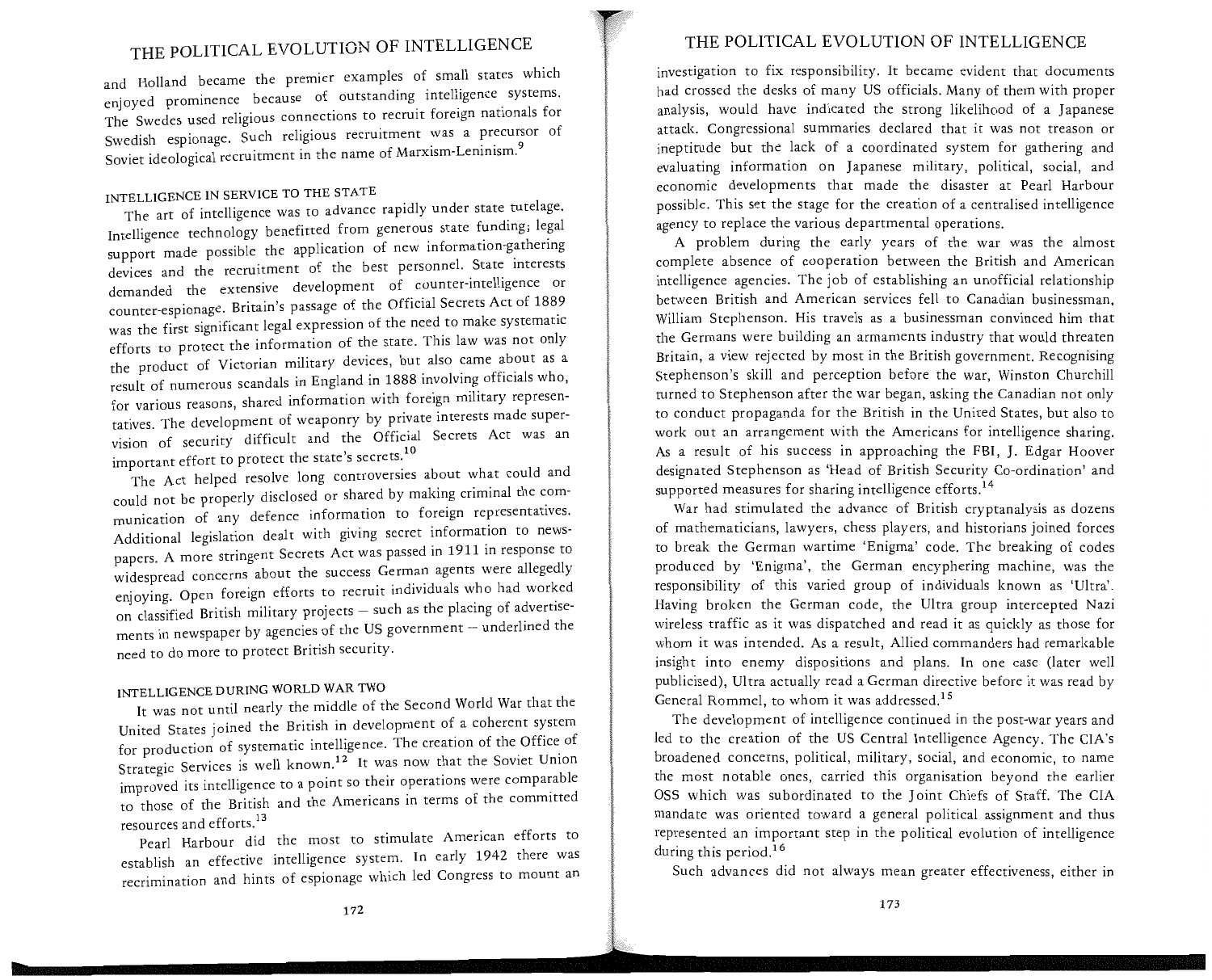satisfying new political demands or in accomplishing military objectives. American experiences in Korea highlighted the problem. The CIA failure to assess Chinese intentions in Korea lead to what is generally viewed as the major political mistake of the war. Faulty estimates of North Korean arrangements for the defence of Seoul - intelligence estimates were off by 100% - threatened the prospects for the success of the Inchon campaign.<sup>17</sup> However the fact is that Korea presented Western forces with an opportunity to develop more sophisticated methods for digesting and sifting enormous amounts of intelligence data. The war in Vietnam added still more to the science of collecting<br>both political and military data under combat conditions. The main effort was put into the American Phoenix programme. Although often denounced as a simple 'assassination programme', Phoenix involved the establishment of District Intelligence Operations Centers in about twothirds of the country's 240 districts and in almost all of Vietnam's 44 provinces. The objective of Phoenix was to identify Communist<br> $\frac{18}{100}$  and political leaders so as to neutralise their influence.<sup>18</sup> military and political leaders so as to neutralise their influence.<sup>18</sup><br>While the reorientation of intelligence objectives was taking place,

there was also another dramatic change in intelligence technologies. Computers, reconnaissance satellites, and even more 'space-age' innovations have now allowed machines to replace agents on the ground m many cases. 19 The advance of technology enabled the intelligence operative to find new uses for his product. Global surveillance means that the earth's natural resources themselves can now be the target of the spy's attentions. Not surprisingly, many intelligence functions have been converted to commercial uses just as commercial endeavours once aided the development of intelligence activities.

## THE SOVIET EXAMPLE: COMBINED OBJECTIVES

The best example of a reorientation of intelligence objectives is the Soviet intelligence system, known as the KGB. It combines domestic and international functions with the ability to unite intelligence with action. In the broadest sense, the KGB is responsible for monitoring the daily lives of Soviet citizens and preventing 'anti-Soviet provocations'. This task is done by the Second Chief Directorate, a force of several hundred thousand men and women who run the most effective control system of any modern industrial state and perform an invaluable political service in helping the Communist Party of the Soviet Union maintain power. In addition to this force, there is a supplementary informer network which at one time numbered over five million unpaid volunteers. This mammoth system made it difficult for Western intelligence services to place agents on the ground  $-$  the United States only early warning device against a possible Soviet attack - before the

### THE POLITICAL EVOLUTION OF INTELLIGENCE

start of U-2 flights and satellite surveillance.<sup>20</sup>

For the KGB, defence of the homeland does not stop at the USSR's frontiers. The KGB's First Chief Directorate enables the Kremlin to reach beyond Soviet borders to frustrate incipient movements by cmigre groups hoping to penetrate the CPSU's empire. The 'Trust Operation' of the 1920's demonstrated Soviet capabilities as the Kremlin sometimes deceived both British and French intelligence while blunting the political threat of the million-strong anti-Soviet emigration in the West. After World War Two, Soviet concern for former citizens was reflected in the forced repatriation of Soviet nationals left in occupied Germany, the KGB's infiltration of the anti-Soviet 'People's Labour League' and the large Ukrainian emigration, and the physical liquidation of numerous leaders of the Soviet emigration and defectors from official USSR services. Although the KGB's Laboratory of Special Weapons has devoted considerable energy to the development of the 'perfect' murder weapon, the West German trial of Bogdan Stashinsky in 1962, with its worldwide, sensational reports, and the interests of the USSR's image during the years of detente have discouraged direct Soviet involvement in so-called 'wet affairs'.<sup>21</sup>

While violent measures against emigres make exciting reading, the KGB's political activities had a more significant impact on the international balance of power. Efforts to utilise espionage and covert operations to create distrust among the Western allies have illustrated the political utility of the KGB. Much has been written about the career of Kim Philby and the operations he directly compromised. Yet, the secrets betrayed by Philby also contributed to a loss of mutual confidence by the Western allies. The 1974 case of the GDR agent Guenter Guillaume, one of Chancellor Brandt's closest aides, added to this loss of trust. The KGB also recruits 'agents of influence', people who serve the USSR not by revealing Western secrets but by supporting Soviet positions in a public forum. In recent years the Soviet embassy in Washington has become active in lobbying Congress by presenting the Soviet position on legislative proposals relating to foreign affairs. The Soviet techniques are no different from those of countless domestic 'pressure groups'. Journalists, businessmen, lawyers, and numerous professionals can serve as 'agents of influence'.

Soviet political objectives are also advanced by the deployment of Soviet intelligence forces against Western firms dealing in technologies that are of military significance. Soviet success in acquiring Western technology can be attributed to a blending of legal purchases and illegal acquisitions. These efforts are directed by several thousand technology collection officers working in Western nations. Open literature, legal trade channels, and scientific conferences are the most common legal